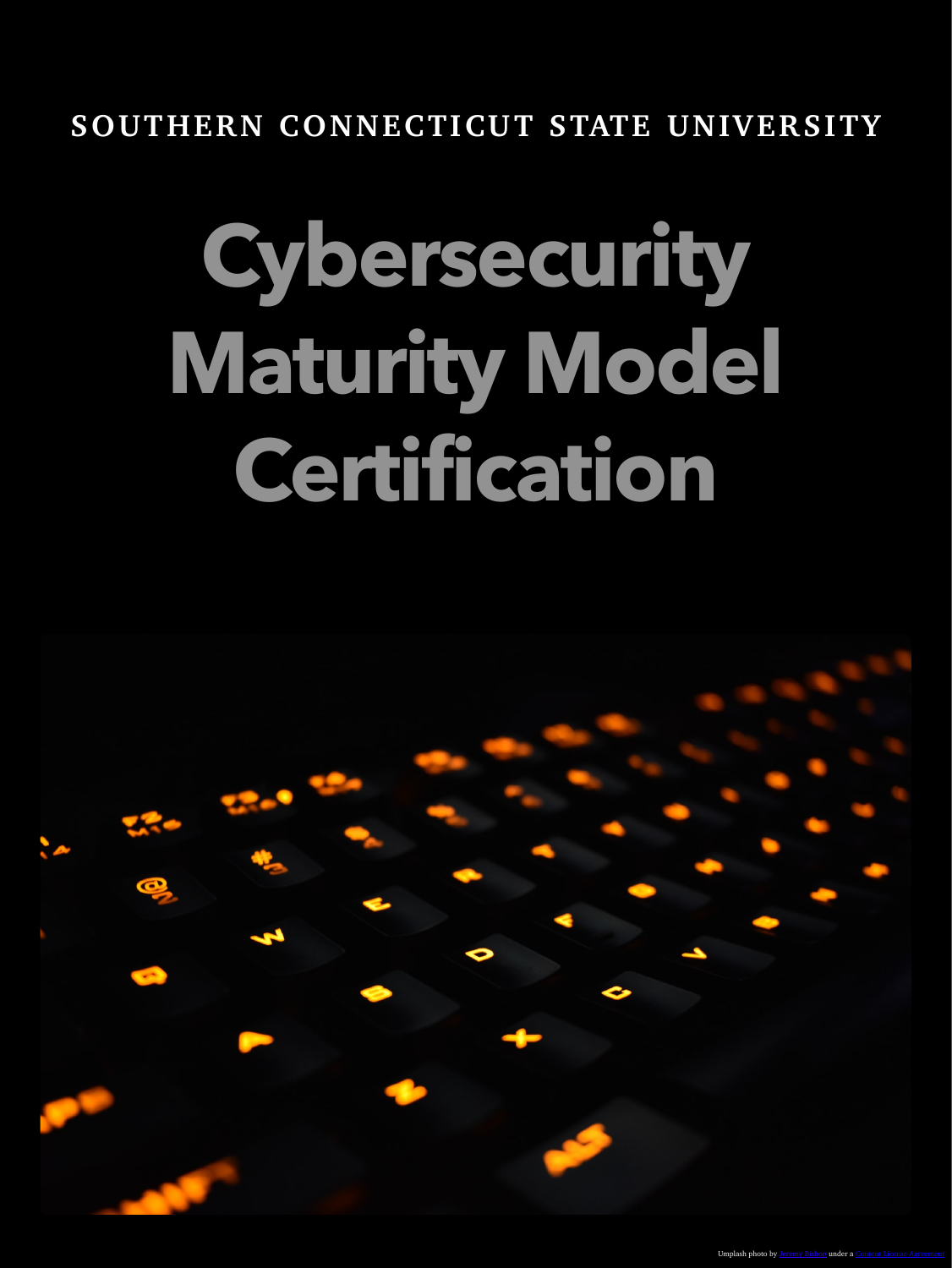### **Example of a Reading Chapter from Module 3: Securing Sensitive Data**

#### **Excerpt from Module 3 Chapter**

By Greg McVerry



# **Who took the caked marked CUI from the fridge? CMMC and Data Ownership**

We have all felt the rage. You go into the fridge to grab the ooey-gooey chocolate volcano cake you brought from home, and the empty shelf laughs at you with an eerie cackle. Despite the fact that you had carefully labelled the treat, someone did not know who owned the cake, and took it for themselves.

Almost all of the guidance on Cybersecurity Maturity Model Certification (CMMC) tells you to start with determining where and how Controlled Unclassified Information (CUI) flows through your system. In other words, you begin the certification process by figuring out who decides the in-office lunch policy, and what can go in the fridge.

In addition, many clients will tell you that they are unsure of whether or not they will be sending you CUI, but still require you to have a system that supports CUI for the sake of future contracts.

Start with deciding who's in charge.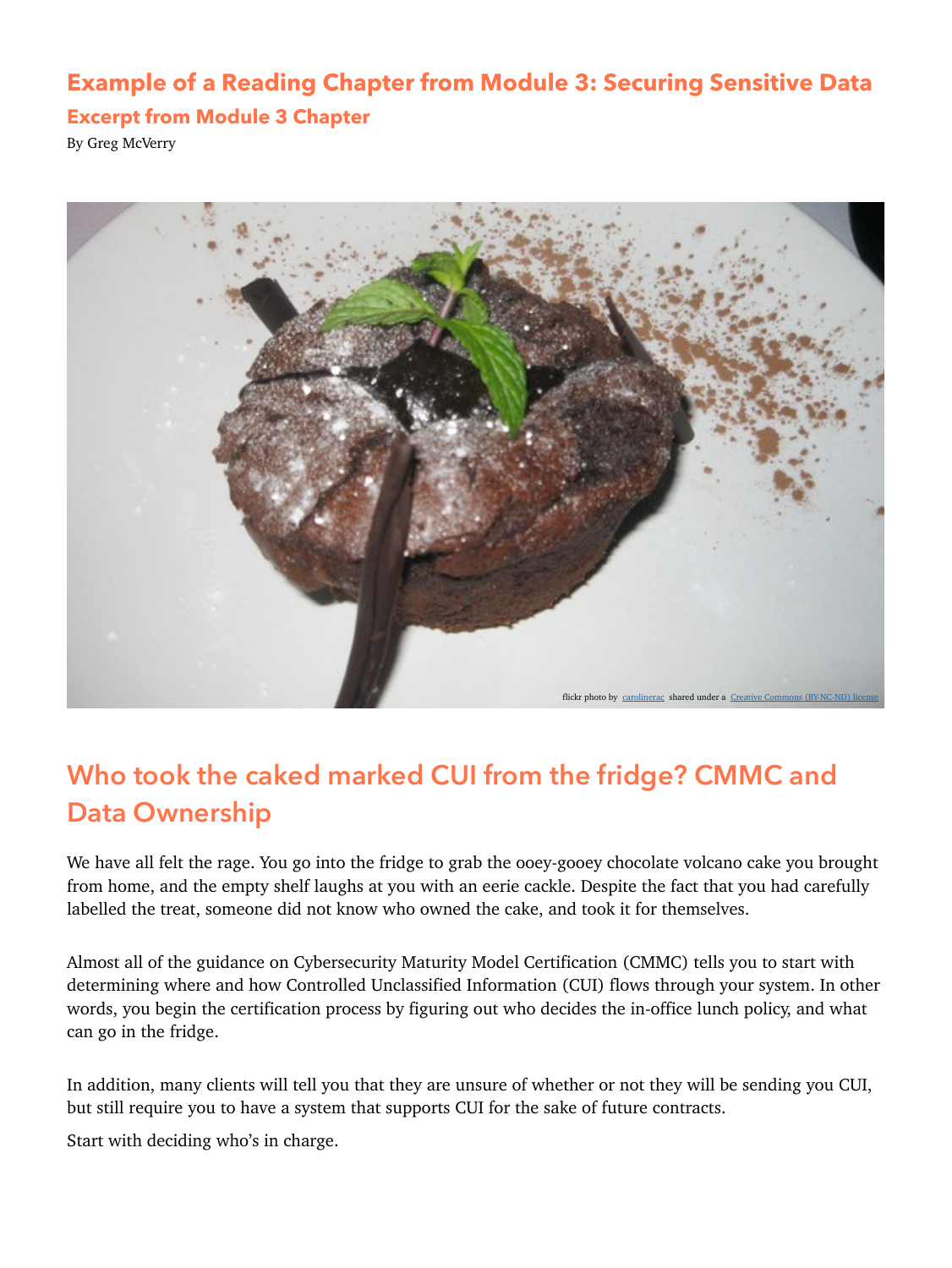#### **CMMC and Data Ownership**

To understand the team your company brings to table, and how CUI is best managed within that team, we turn to the National Institute of Standards and Technology's Special Publication 800-18 (NIST SP 800-18). This document, which acts as a guide for developing security plans for federal information systems, begins by outlining where the buck stops in the context of CUI.

The first question NIST SP 800-18 asks is this: what is Management Operation?

In order for your cybersecurity plans and practices to adequately reflect the protection of vital resources, a senior management official must authorize your system. The authorization of a system to process certain kinds of information, granted by a management official, provides an important quality control. By manually authorizing processing within a system, the manager acknowledges and accepts its associated risks.

Therefore, before you can begin to determine how you want CUI to flow through your personnel and systems, you have to know who will act as this senior management official. In other words, you have to decide who will sign the dotted line.

#### **Roles and Responsibilities**

Management authorization should be based on an assessment of management, operational, and technical controls.

- 1. Security Officer
- 2. Information Systems Owner
- 3. Information Owner

According to NIST, you begin by appointing a Chief Information Officer (CIO).

The CIO is the agency official responsible for developing and maintaining an organization-wide information security program. This individual has several responsibilities for system security planning.

Most small manufacturers do not have a CIO. It is likely that they employ a Managed Service Provider, or that their CEO takes on the position. Sometimes companies choose a random, yet

convenient employee for the job; Deborah in accounting, for example, because of her years of experience managing a WordPress site for her GoBots collection. But usually, it's just you. Which means take on the following responsibilities:

- The CIO chooses the senior agency information security officer (probably also you, an MSP, or Deborah)
- Develop all the security procedures and policies (likely a copy and paste exercise from SANS templates)
- Do all of the cybersecurity stuff
- Do all of the cybersecurity training stuff.

The Information Systems Owner (ISO), according to NIST, keeps all of your wifi and printers going. This is also, most likely, just you. The ISO is responsible for the overall procurement, development, integration, and modification—plus the operation and maintenance—of the information system. This means that they are required to:

- Write the system security plan
- Maintain and monitor the system security plan
- Ensure employees attend cybersecurity training
- Update the system security plan
- Help with implementing practices and processes.

In the context of CUI, the information owner is most often the Department of Defense, except in the case of Intellectual Property. But in terms of your company, you need to know who:

- Establishes the roles and rules
- Helps with security
- Decides who gets access to sensitive information.

NIST SP 800-18 lists a few other positions, but we have already described three jobs past the typical organization's headcount (Deborah quit when saw she had to do government-level controls on private sector budgets).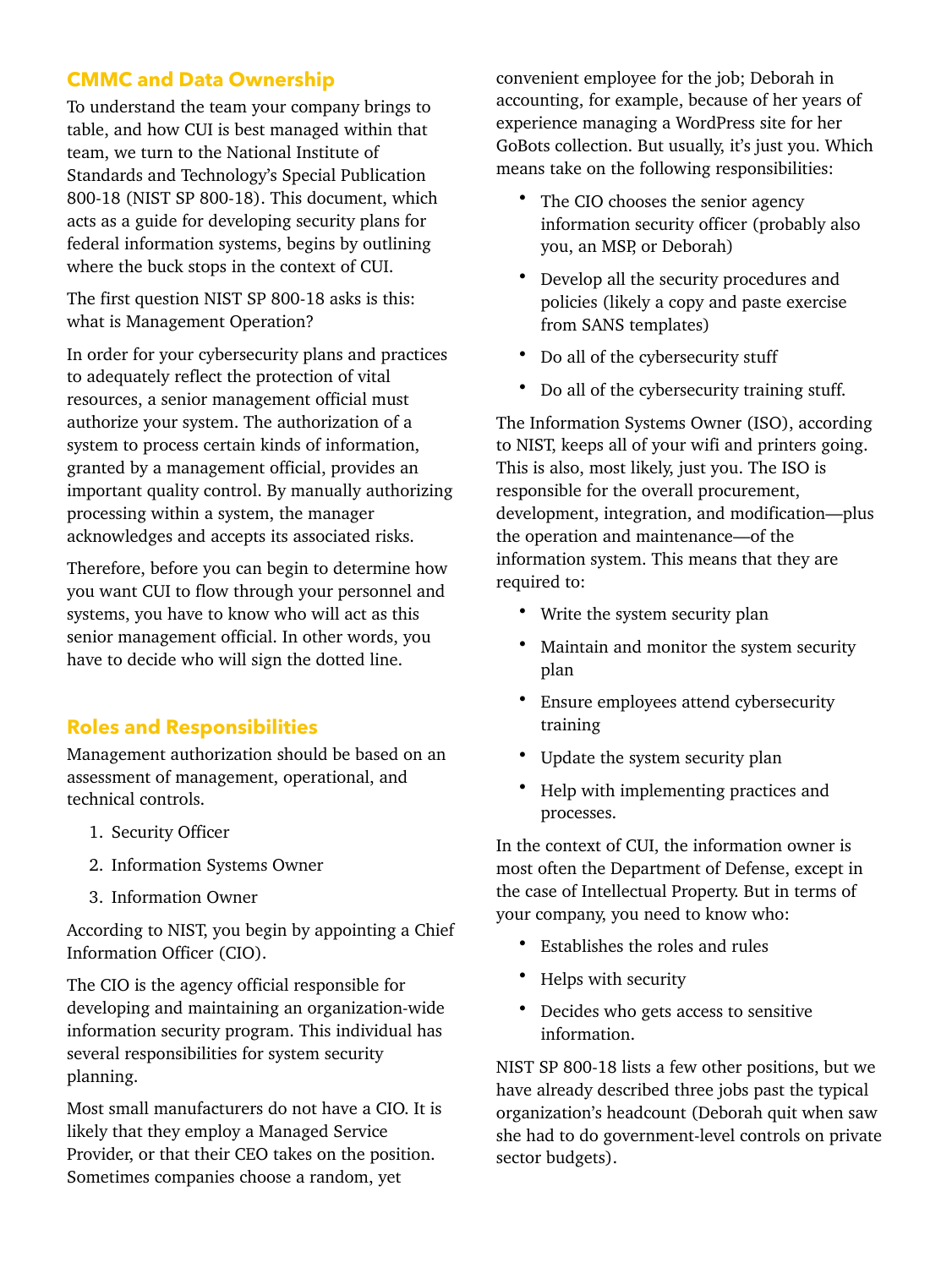It is important to note that NIST wrote the guide to developing security plans for the government, not for your small business. Just remember that you do need to decide who acts as the authorizing agent. Ask yourself, who:

- Decides our System Security Plan (SSP) is good to go
- Authorizes the information system
- Denies access to the information system.

When you begin your CMMC journey, it is crucial for you to determine who gets to play boss of the SSP, the information system, and all of the people involved. If you fail to do this, your chocolate lava cake will undoubtedly be taken from the fridge without your permission.



[This work is licensed under a](http://creativecommons.org/licenses/by-sa/4.0/) Creative Commons [Attribution-ShareAlike 4.0 International License](http://creativecommons.org/licenses/by-sa/4.0/).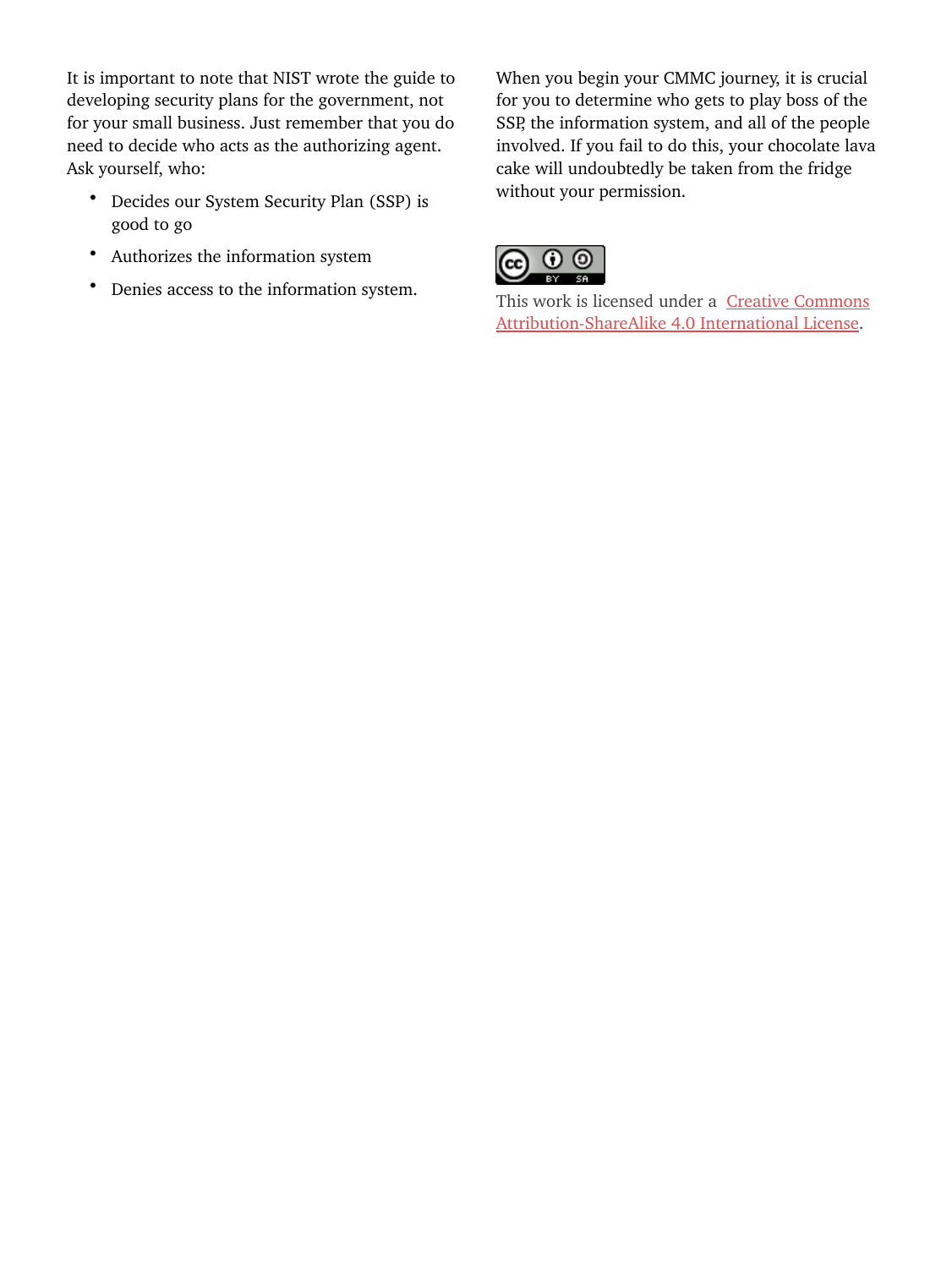## **Example of a Participating Task from Module One: Introduction to CMMC**

#### **Module One – Participating Task Description & Rubric**

Create a one-page flyer explaining the CMMC program for a manufacturing defense contractor and a flyer for a Manage Service Provider.

**OR**

Develop a blog post or company memo defining Cybersecurity Maturity Model Certification.

Based on the information in Module One regarding Federal Contract Information (FCI), Controlled Unclassified Information (CUI), and the CMMC and its history, you will create two different one page flyers or a blog post to convey this information to two different groups:

- Manufacturing Defense Contractor
- Managed Service Provider

You can use Microsoft Word or blog post to develop these flyers. Throughout the creation process, consider the most important pieces of information for these two groups.

Please review the scoring rubric below to ensure that you include all the necessary information within the participating task.

| 3 points                                                                                                                                                                                                                                                            | 2 points                                                                                                                                                                                                                                                                | 1 point                                                                                                                                                                                         |
|---------------------------------------------------------------------------------------------------------------------------------------------------------------------------------------------------------------------------------------------------------------------|-------------------------------------------------------------------------------------------------------------------------------------------------------------------------------------------------------------------------------------------------------------------------|-------------------------------------------------------------------------------------------------------------------------------------------------------------------------------------------------|
| The CMMC origin, levels,<br>practices, and processes are all<br>described as they pertain to a<br><b>Manufacturing Defense</b><br>Contractor and a Managed<br>service provider. Depictions of<br>information are clear, concise,<br>and pertinent to target groups. | Some of the relevant CMMC<br>origins, levels, practices, and<br>processes are missing, have<br>inaccurate information, or are<br>not described as they apply to a<br><b>Manufacturing Defense</b><br>Contractor and a Managed<br>Service Provider in 1-3<br>components. | The CMMC origin, levels,<br>practices, and/or processes have<br>more than 3 inaccuracies or<br>missing components. The<br>information is not tailored to the<br>needs of the two target groups. |

#### **Participating Task Rubric**